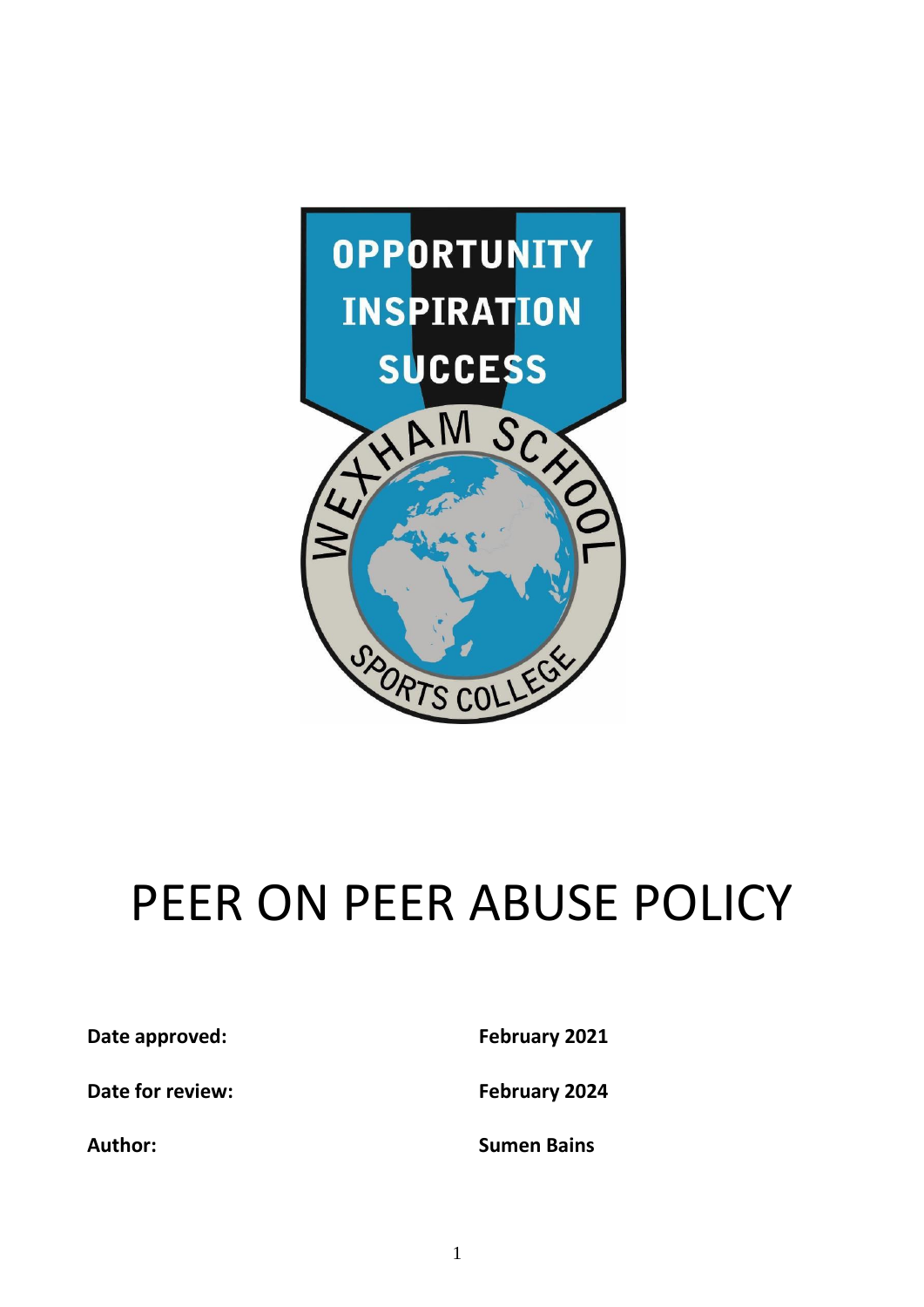#### **Introduction**

The Governors, Senior Leadership Team, and all staff and volunteers at Wexham School are committed to the prevention, early identification and appropriate management of peer-on-peer abuse (as defined below) both within and beyond the School. This policy relates to, and should be read alongside, the School's Child protection and Safeguarding Policy and any other relevant policies including, but not limited to, E‐Safety and Behaviour.

The policy will refer to peer on peer abuse throughout which, for the purposes of this document, includes child on child abuse. The term child includes everyone under the age of 18.

We recognise there is a national and increasing concern about this issue, and wish to implement this policy in order to ensure that our students are safe. In order to protect our Students, we need to be aware (a) of the level and nature of risk to which they are or may be exposed, and put in place a clear and comprehensive strategy which is tailored to their specific safeguarding context; and (b) take a whole-school approach to preventing and responding to peer-on-peer abuse. We encourage parents to contact and communicate with us if their child is feeling unsafe as a result of the behaviour of any of their peers. We ask them to inform the school so that it can ensure that appropriate and prompt action is taken in response.

We regard the introduction of this policy as a preventative measure, and do not feel it is acceptable merely to take a reactive approach to peer-on-peer abuse in response to alleged incidents of it.

### **This policy:**

- Sets out our strategy for preventing, identifying and appropriately managing peer‐on‐peer abuse
- Applies to all Governors, Senior Leadership Team, staff and volunteers, will be reviewed annually, and updated in the interim, as may be required, to ensure that it continually addresses the risks to which pupils are or may be exposed.
- Is the School's overarching policy for any issue that could constitute peer-on-peer abuse.

This policy does not use the term 'victim' and/or 'perpetrator'. This is because the School takes a safeguarding approach to all persons involved in allegations of or concerns about peer-on-peer abuse, including those who are alleged to have been abused and those who are alleged to have abused their peers, in addition to any sanctioning that may also be required for the latter. We recognise that many children who present with harmful behaviour towards others, in the context of peer-on-peer abuse, are themselves vulnerable and may have been victimised by peers, parents or adults in the community prior to their abuse of peers.

#### **Rationale**

Children and young people may be harmful to one another in a number of ways which would be classified as peer on peer abuse.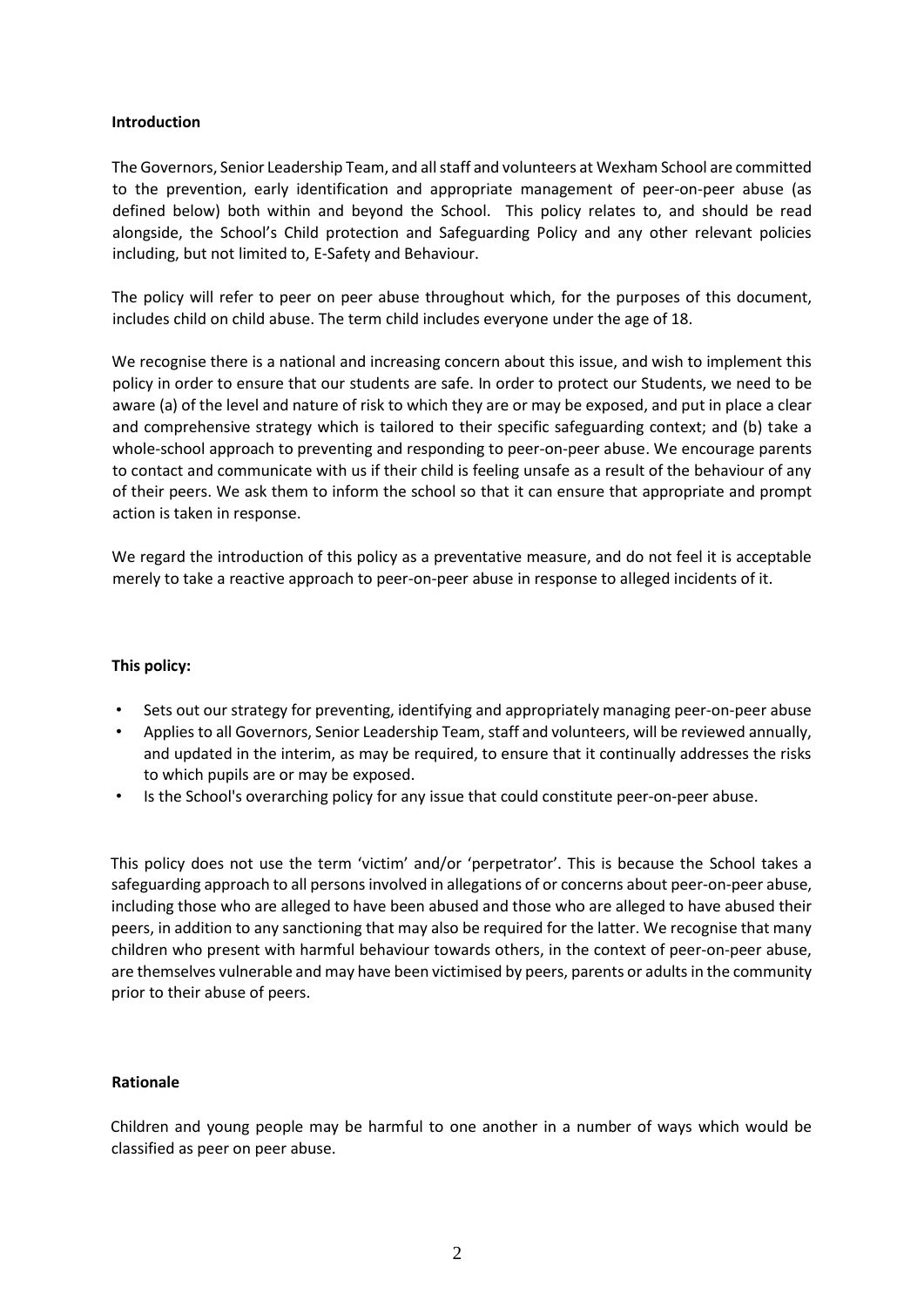It is necessary to consider:

- what abuse is and what it looks like
- how it can be managed
- what appropriate support and intervention can be put in place to meet the needs of the individual
- what preventative strategies may be put in place to reduce further risk of harm.

#### **Statutory guidance**

This policy is compliant with the statutory guidance on peer‐on‐peer abuse as set out in Keeping Children Safe in Education (September 2020) and is supported by the key principle of the Children's Act 1989, that the child's welfare is paramount. It should, if relevant according to the concerns/allegations raised, be read in conjunction with the DfE's advice on Sexual Violence and Sexual Harassment Between Children in Schools and Colleges (DfE's Advice) (May, 2018), and any other advice and guidance referred to within it, as appropriate.

#### **Understanding peer‐on‐peer abuse**

What is peer‐on‐peer abuse?

For these purposes, peer‐on‐peer abuse is any form of physical, sexual, emotional and financial abuse, and coercive control, exercised between children and within children's relationships (both intimate and non‐intimate), friendships and wider peer associations.

Peer-on-peer abuse can take various forms, including but not limited to: serious bullying (including cyber‐bullying), relationship abuse, domestic abuse, child sexual exploitation, youth and serious youth violence, harmful sexual behaviour and/or prejudice‐based violence including, but not limited to, gender‐based violence.

Children's experiences of abuse and violence are rarely isolated events and they can often be linked to other things that are happening in their lives and spaces in which they spend their time. Examples of online peer‐on‐peer abuse would include sexting, online abuse, peer‐on‐peer grooming, the distribution of youth involved sexualised content, and harassment.

### **Sexual violence/sexual harassment**

Sexual violence and sexual harassment can occur between two children of any age and sex. It can also occur through a group of children sexually assaulting or sexually harassing a single child or group of children.

This must always be referred immediately to the Designated Safeguarding Lead. The DSL will follow the DfE Guidance: Sexual violence and sexual harassment between children in schools and colleges 2018 with consideration of: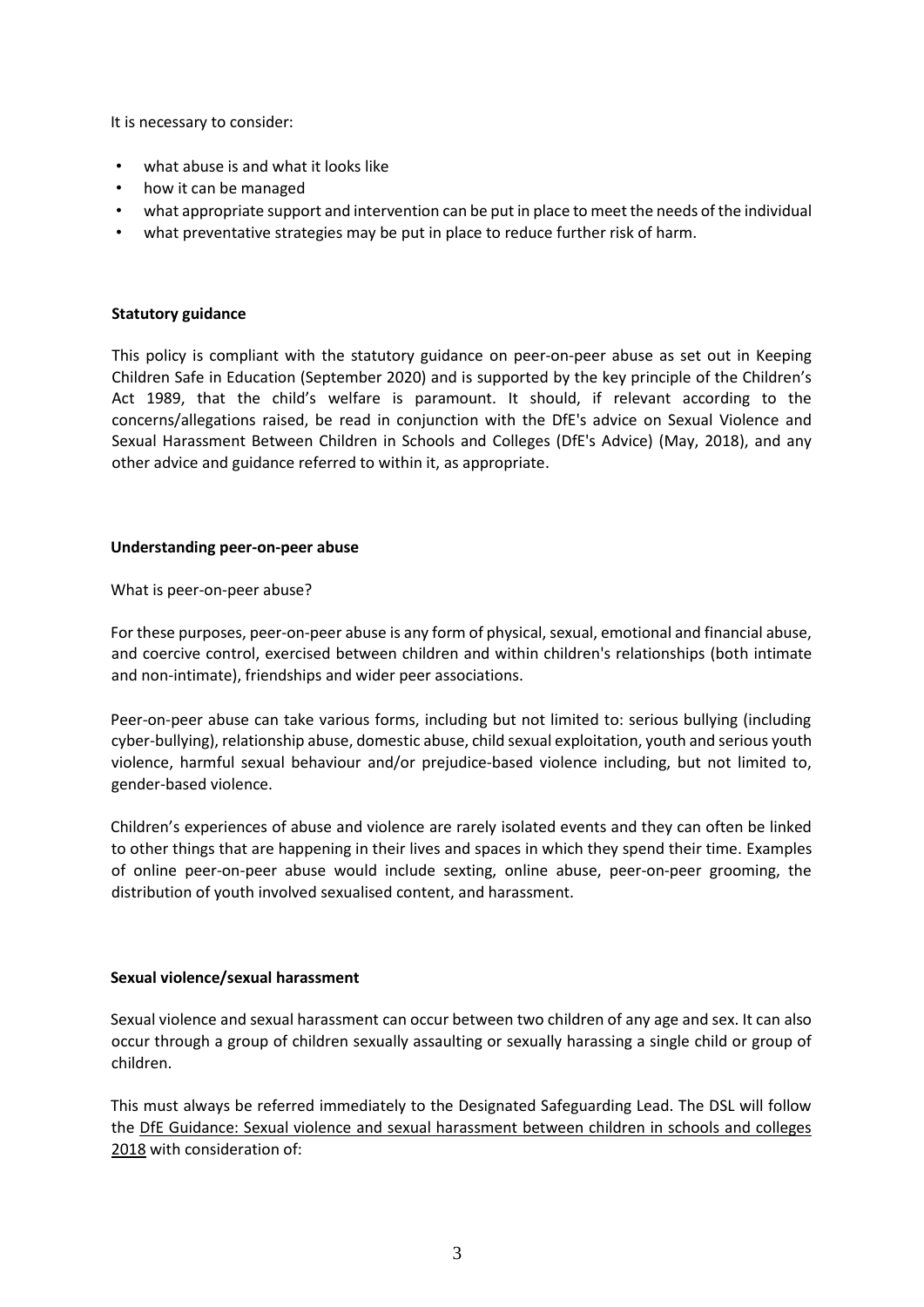- Managing internally 65.1, page 27
- Early Help 65.2, page 28
- Referrals to Children's Social Care 65.3. page 28
- Reporting to the police 64.4, Page 29

There may be many reasons why a young person engages in sexually harmful behaviour and it may be just as distressing to the young person who instigates it as to the young person it is intended towards.

Sexually harmful behaviour may include:

- inappropriate sexual language
- inappropriate role play
- sexual touching
- sexual violence and sexual harassment.

Staff should be aware of the importance of:

- making clear that sexual violence and sexual harassment is not acceptable, will never be tolerated and is not an inevitable part of growing up
- not tolerating or dismissing sexual violence or sexual harassment as "banter", "part of growing up", "just having a laugh" or "boys being boys"; and
- challenging behaviours (potentially criminal in nature), such as grabbing bottoms, breasts and genitalia, flicking bras and lifting up skirts. Dismissing or tolerating such behaviours risks normalising them.

It should also be recognised that the context behind each incident should be considered. For example, an incident involving youth produced sexual imagery may be inappropriate in one context, for example, when exchanged between two children in a consenting relationship, and abusive in another, for example, when it is (a) shared without the consent of the child in the image; (b) produced as a result of coercion; or (c) used to pressure the child into engaging in other sexual behaviours.

# **Other Behaviour**

When dealing with other alleged behaviour which involves reports of, for example, emotional and/or physical abuse, staff need to assess the alleged behaviour and to decide how to respond. This could include, for example, whether it:

- is socially acceptable
- involves a single incident or has occurred over a period of time
- is socially acceptable within the peer group
- is problematic and concerning
- involves any overt elements of victimisation or discrimination e.g. related to race, gender, sexual orientation, physical, emotional, or intellectual vulnerability
- involves an element of coercion or pre-planning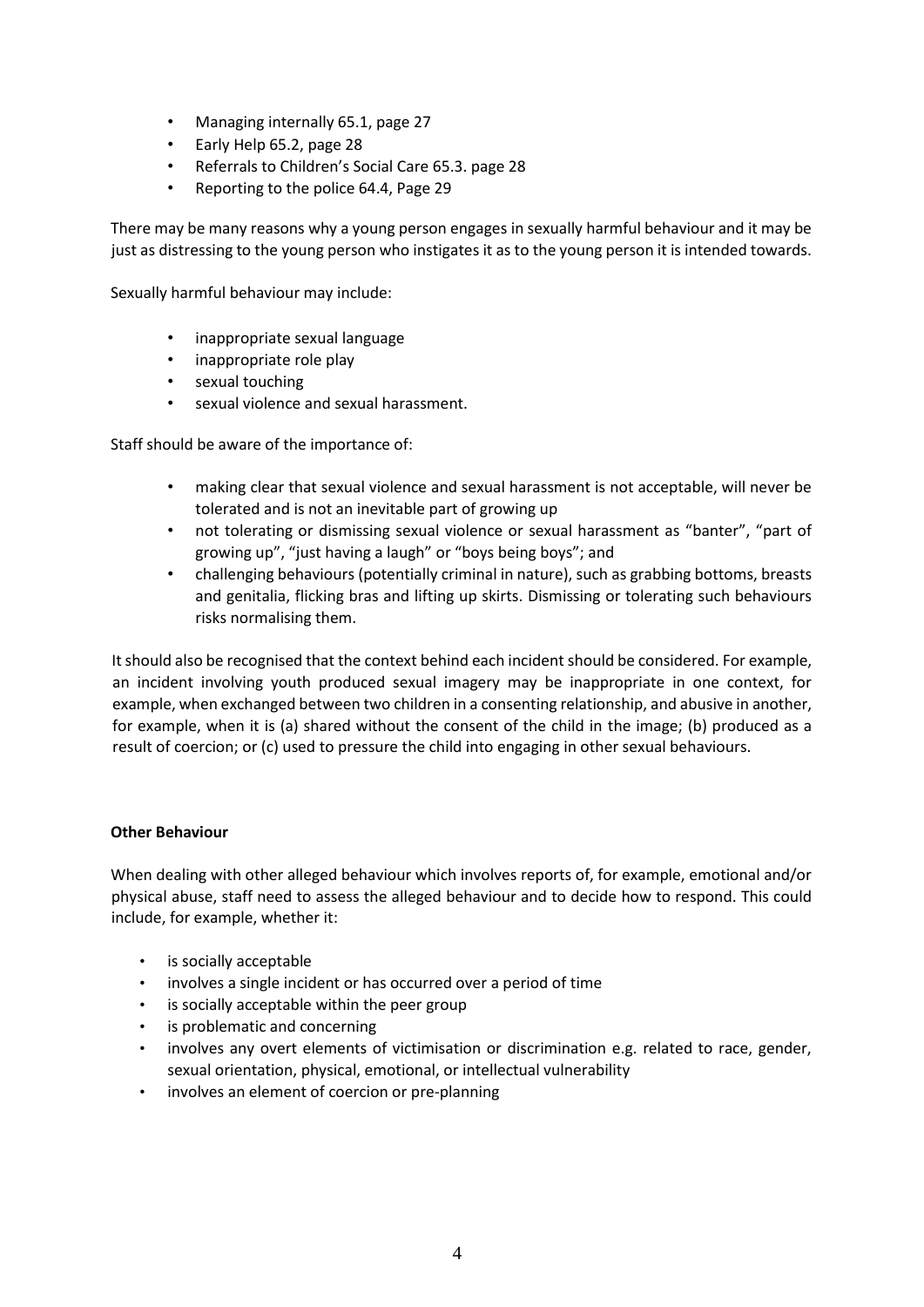## **Early intervention**

Behaviour which is not abusive at first may potentially become abusive quickly or over time. Intervening early and addressing any inappropriate behaviour which may be displayed by a child is vital, and could potentially prevent their behaviour from progressing to become problematic, abusive and/or violent. This would ultimately require (greater/more formal) engagement with specialist external and/or statutory agencies.

Behaviour generally considered inappropriate may in fact indicate emerging concerning behaviour to which the school will need to take a whole-school approach in order to prevent escalation. For example, where multiple boys are making inappropriate comments about girls, one‐off sanctions are unlikely to be effective and wider actions should be considered, such as arranging for educative approach through the school learning mentors or relevant external agencies.

It will also be important to consider the wider context in which the alleged behaviour is reported to have occurred, and which may trigger the need for a referral. For example, some behaviour that is considered inappropriate may be capable of being dealt with internally. However, if there are wider safeguarding concerns relating to the child/children in question, a referral to statutory agencies may be necessary. Where the behaviour which is the subject of the concern(s)/allegation(s) is considered or suspected by the DSL to constitute peer‐on‐peer abuse, the School will follow the procedures set out below.

## **Identifying Peer on Peer abuse**

All staff should be alert to the wellbeing of students and to signs of abuse, and should engage with these signs, as appropriate, to determine whether they are caused by peer‐on‐peer abuse. However, staff should be mindful of the fact that the way(s) in which children will disclose or present with behaviour(s) as a result of their experiences will differ.

Signs that a child may be suffering from peer‐on‐peer abuse can also overlap with those indicating other types of abuse and can include:

- 1. failing to attend school, disengaging from classes or struggling to carry out school related tasks to the standard ordinarily expected;
- 2. physical injuries;
- 3. experiencing difficulties with mental health and/or emotional wellbeing;
- 4. becoming withdrawn and/or shy; experiencing headaches, stomach aches, anxiety and/or panic attacks; suffering from nightmares or lack of sleep or sleeping too much;
- 5. broader changes in behaviour including alcohol or substance misuse;
- 6. changes in appearance and/or starting to act in a way that is not appropriate for the child's age;
- 7. abusive behaviour towards others.

Abuse affects children very differently. The above list is by no means exhaustive and the presence of one or more of these signs does not necessarily indicate abuse. The behaviour that children present with will depend on their particular circumstances. Rather than checking behaviour against a list, staff are trained to be alert to behaviour that might cause concerns and, where appropriate, to engage with their parents/carers so that the cause(s) of their behaviour can be investigated. Where a child exhibits any behaviour that is out of character or abnormal for his/her age, staff should always consider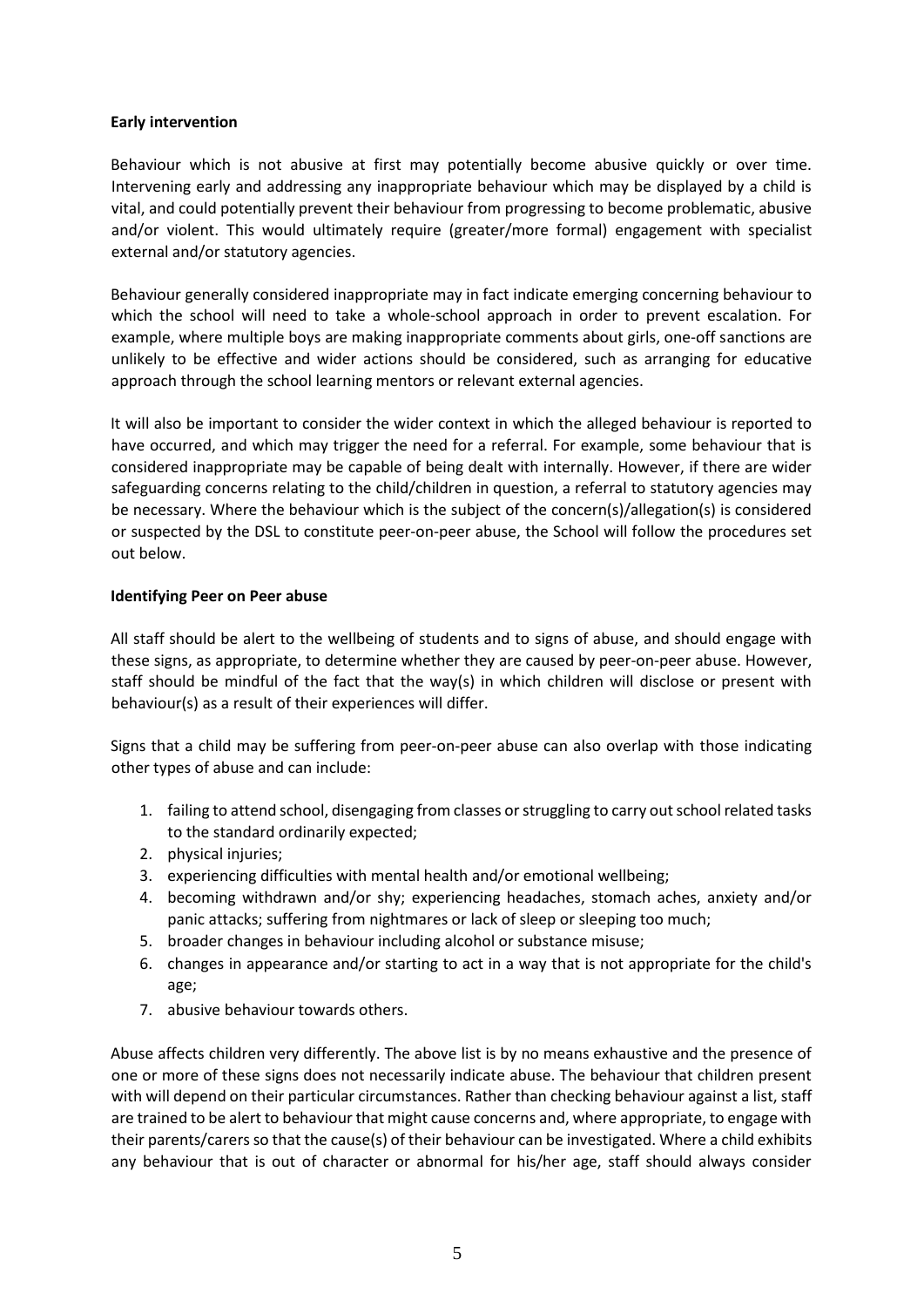whether an underlying concern is contributing to their behaviour and, if so, what the concern is and how the child can be supported going forwards.

The power dynamic that can exist between children is also very important when identifying and responding to their behaviour; in all cases of peer‐on‐peer abuse, a power imbalance will exist within the relationship. This inequality will not necessarily be the result of an age gap between the child responsible for the abuse and the child being abused. It may, for example, be the result of their relative social or economic status. Equally, while children who abuse may have power over those who they are abusing, they may be simultaneously powerless to others.

## **Vulnerability**

Any child can be vulnerable to peer-on-peer abuse due to the strength of peer influence during adolescence, and staff should be alert to signs of such abuse amongst all children. Individual and situational factors can increase a child's vulnerability to abuse by their peers.

## **A WHOLE SCHOOL APPROACH**

## **Raising awareness and preventing peer‐on‐peer abuse**

Wexham School actively seeks to raise awareness of and prevent all forms of peer-on-peer abuse by:

1. Educating all staff, students and parents about this issue. This includes:

- training all staff on the nature, prevalence and effect of peer-on-peer abuse, and how to prevent, identify and respond to it. This includes the importance of taking seriously all forms of peer‐on‐peer abuse, no matter how low level they may appear, and ensuring that no form of peer‐on‐peer abuse is ever dismissed as horseplay or teasing;
- educating our students about the nature and prevalence of peer‐on‐peer abuse via PSHCE and the wider curriculum
- educating our students what to do if they witness or experience such abuse, the effect that it can have on those who experience it and the possible reasons for it, including vulnerability of those who inflict such abuse.
- ensuring all stakeholders are informed about the School's approach to such issues, including its zero tolerance policy towards all forms of peer‐on‐peer abuse.
- engaging parents on this issue by:
	- (a) talking about it with parents, both in groups and one to one where required
	- (b) asking parents what they perceive to be the risks facing their child and how they would like to see the School address those risks.
- 2. Ensuring that all peer‐on‐peer abuse issues are fed back to the schools safeguarding team so that they can spot and address any concerning trends and identify students who may be in need of additional support. This is done through pastoral meetings and the CPOMS recording system.
- 3. Challenging the attitudes that underlie such abuse and promoting positive values, to encourage a culture of tolerance and respect amongst all members of the school community;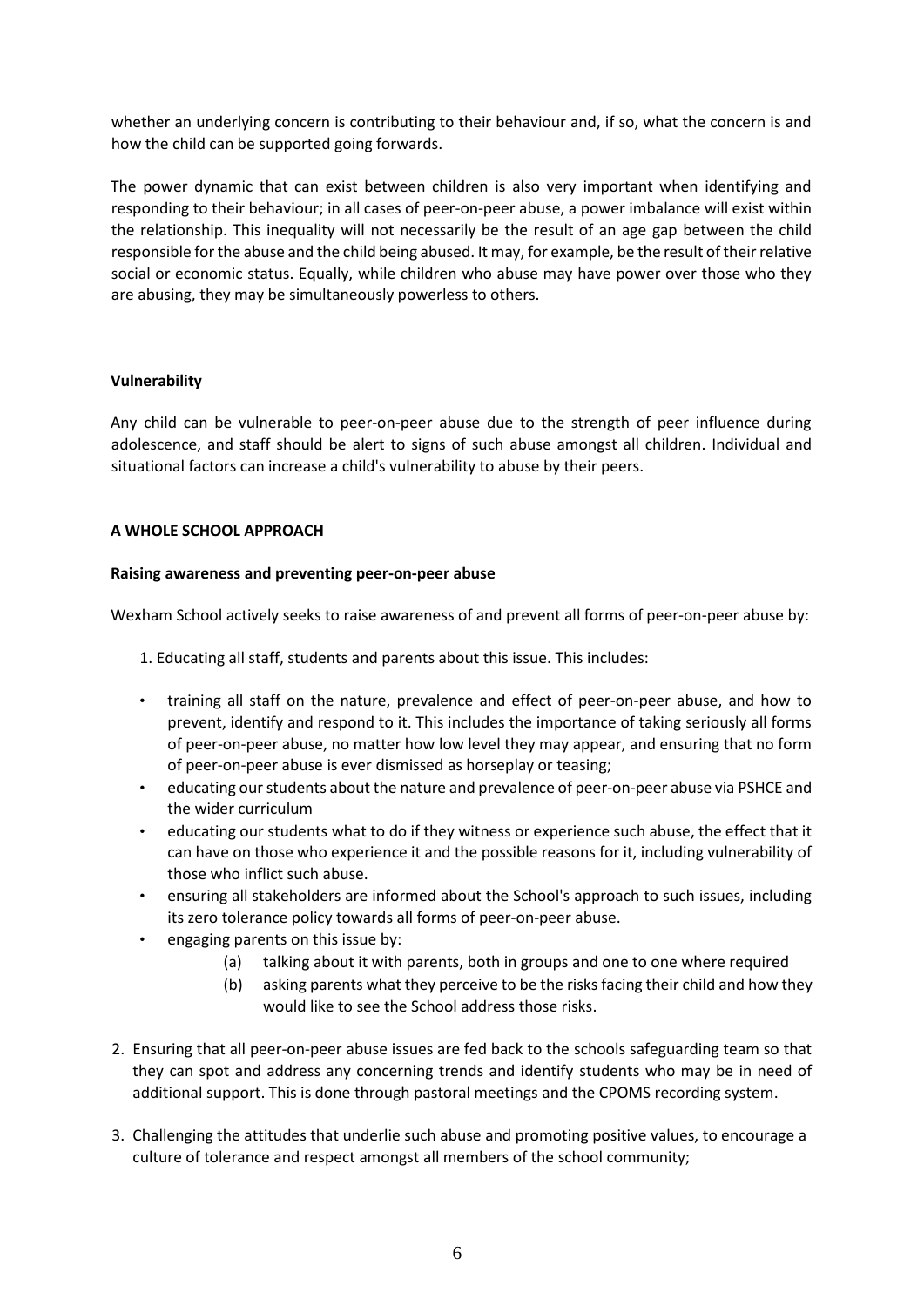- 4. Creating conditions in which our students can aspire to and realise safe and healthy relationships.
- 5. Creating a culture in which our students feel able to share their concerns openly, in a nonjudgmental environment, and have them listened to.
- 6. Responding to cases of peer‐on‐peer abuse promptly and appropriately.

### **Multi‐agency Working**

Wexham School actively engages with its local partners in relation to peer-on-peer abuse, and works closely with Slough Children Services, the police and/or other relevant agencies (in accordance with the Local Safeguarding Partnership's procedures) and other schools. We will actively refer concerns/allegations of peer‐on‐peer abuse to children's social care or other relevant agencies, where necessary.

## **Responding to concerns or allegations of peer‐on‐peer abuse**

## **General Principles**

It is essential that all concerns/allegations of peer-on-peer abuse are handled sensitively, proportionately, appropriately and promptly. The way in which they are responded to can have a significant impact on the school environment.

Any response will be co-ordinated by the Safeguarding team and should:

- include a thorough investigation of the concerns/allegations and the wider context in which they may have occurred (as appropriate);
- treat all children involved as being at potential risk while the child allegedly responsible for the abuse may pose a significant risk of harm to other children, s/he may also have considerable unmet needs and be at risk of harm themselves. We will aim to ensure a safeguarding response for both the child who has allegedly experienced the abuse, and the child who has allegedly been responsible for it, and additional sanctioning work may be required for the latter;

Any response could also take into account:

- the views of the child/children affected.
- that the abuse may indicate wider safeguarding concerns for any of the children involved, and consider and address the effect of:
	- a) wider socio-cultural contexts such as the child's/children's peer group (both within and outside the School);
	- b) family;
	- c) the School environment;
	- d) their experience(s) of crime and victimisation in the local community;
	- e) the child/children's online presence.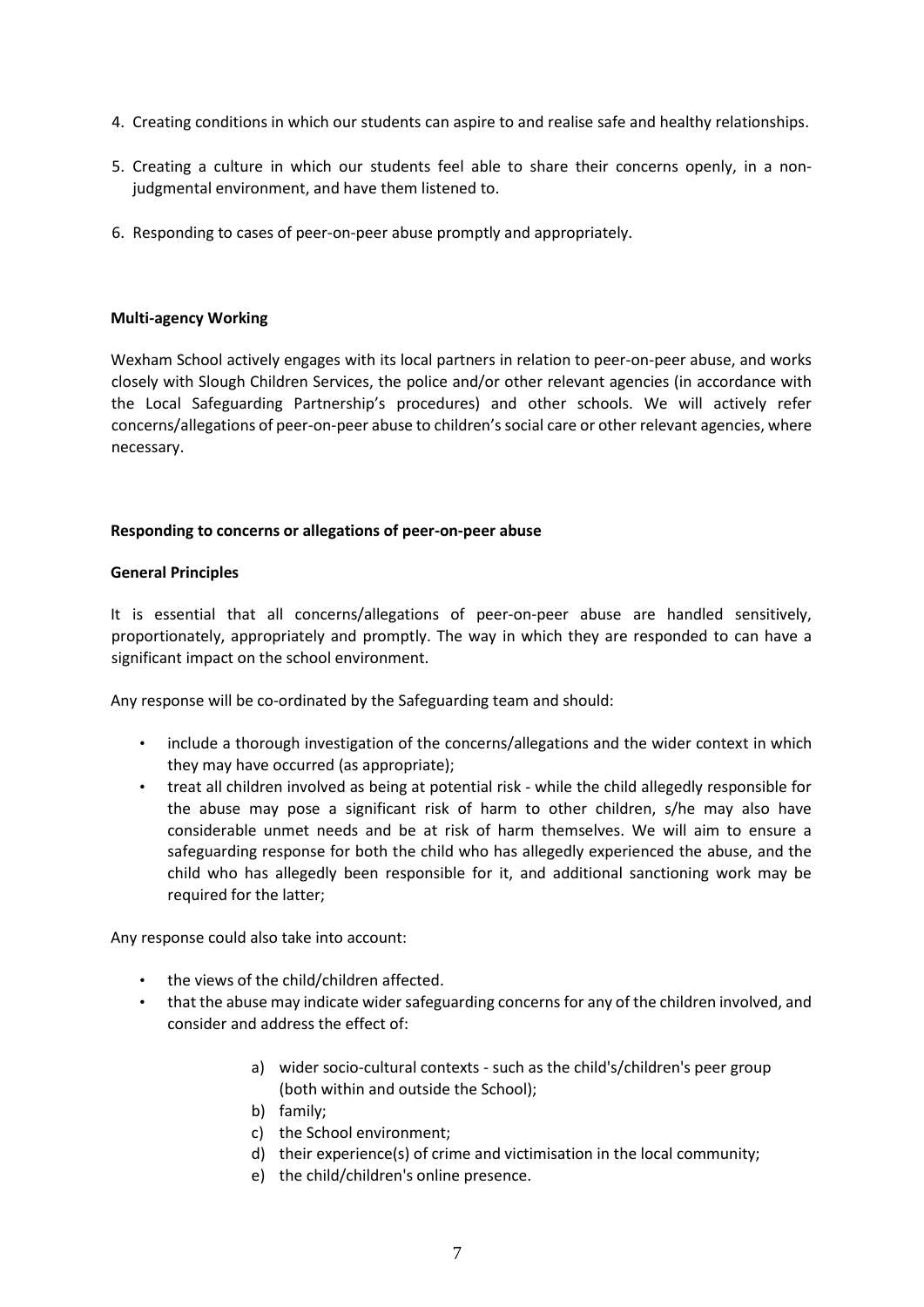Consider what changes may need to be made to these contexts to address the child's/children's needs and to mitigate risk; and the potential complexity of peer-on-peer abuse and of children's experiences and consider the interplay between power, choice and consent. While children may appear to be making choices, if those choices are limited they are not consenting;

## **Students at risk**

If a student is in immediate danger, or at risk of significant harm, a referral to children's social care (if the pupil is aged under 18) and/or the police should be made immediately. Anyone can make a referral. Where referrals are not made by the DSL, the DSL should be informed as soon as possible that a referral has been made.

If a member of staff thinks for whatever reason that a child may be at risk of or experiencing abuse by their peer(s), or that a child may be at risk of abusing or may be abusing their peer(s), they should discuss their concern with the DSL without delay so that a course of action can be agreed.

If a child speaks to a member of staff about peer‐on‐peer abuse that they have witnessed or are a part of, the member of staff should listen to the child and follow the procedures set out in the Safeguarding and Child Protection policy.

The DSL will discuss the concerns or allegations with the member of staff who has reported them and will, where necessary, take any immediate steps to ensure the safety of the child/all children affected.

The DSL will use their professional judgement to determine whether it is appropriate for alleged behaviour to be to be dealt with internally and, if so, whether any external specialist support is required. In borderline cases the DSL may wish to consult with children's social care and/or any other external agencies on a no-names basis to determine the most appropriate response. Where the DSL considers or suspects that the behaviour in question might be abusive or violent, the DSL will contact Slough Children First Family Front Door immediately, and in any event within 24 hours of the DSL becoming aware of it and agree on a course of action, which may include informing the police.

# **Disciplinary Action**

The School will consider whether disciplinary action may be appropriate for any child/children involved – any such action should address the abuse, the causes of it, and attitudes underlying it. Disciplinary action may sometimes be appropriate, including (a) to ensure that the child/children take(s) responsibility for and realise(s) the seriousness of their behaviour; (b) to demonstrate to the child/children and others that peer‐on‐peer abuse can never be tolerated; and (c) to ensure the safety and wellbeing of other children. However, these considerations must be balanced against the child's/children's own potential unmet needs and any safeguarding concerns.

Before deciding on appropriate action, the School will always consider its duty to safeguard all children from harm; the underlying reasons for a child's behaviour; any unmet needs, or harm or abuse suffered by the child; the risk that the child may pose to other children; and the severity of the peer‐ on‐peer abuse and the causes of it.